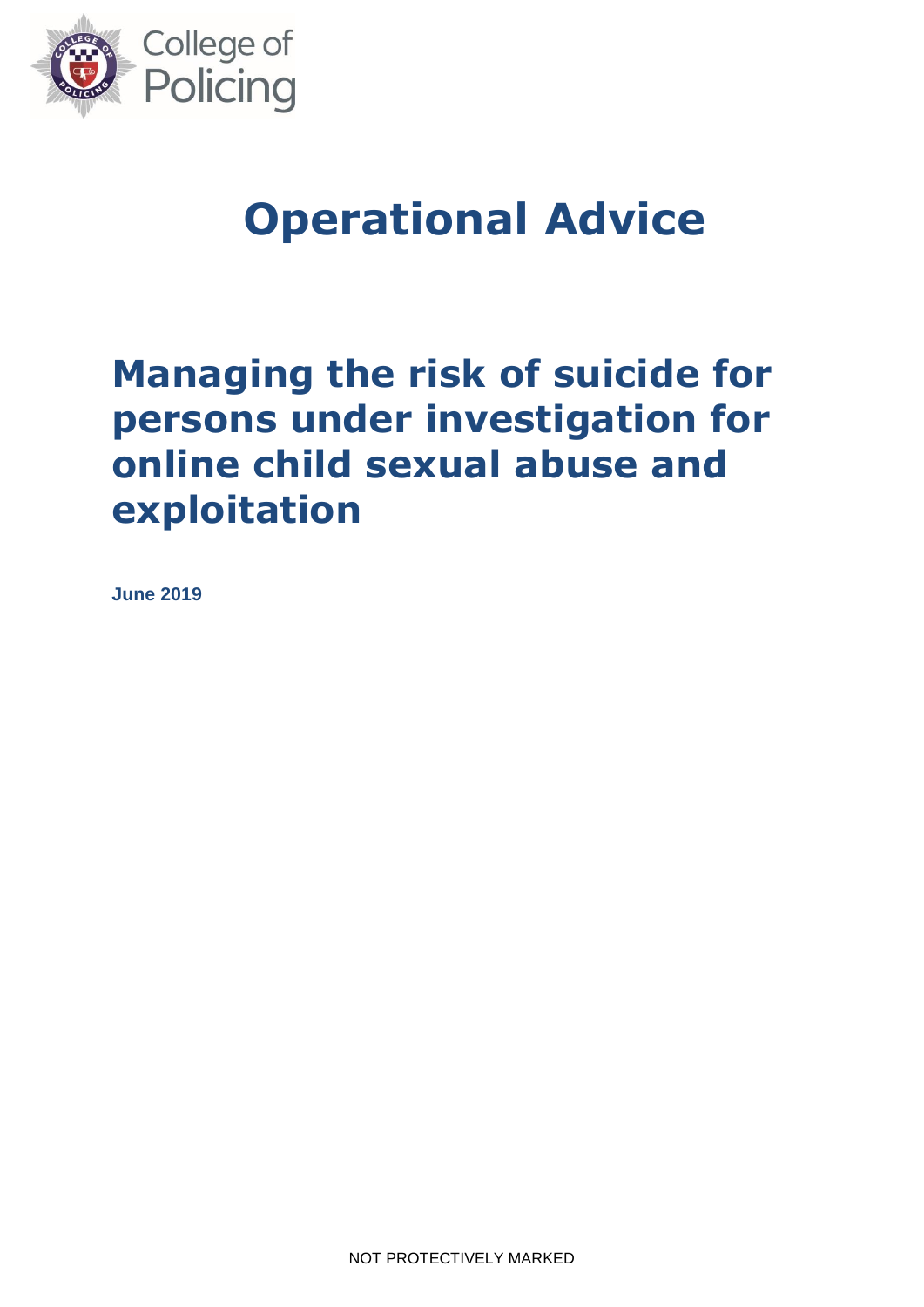

### **1. Purpose**

- 1.1 This advice is aimed at reducing the risk of suicide by those suspected of downloading, sharing or viewing indecent images of children (IIOC).
- 1.2 The advice is based primarily on practice experience from serving investigators together with information from third sector support agencies, health professionals and some evidence from an analysis of a large sample of suicides committed by suspected child sex offenders.<sup>1</sup>

## **2. Background**

2.1 The most recent IOPC data<sup>2</sup> shows that in 2017/2018 just over half of all apparent suicides following police custody (N=29/56) involved suspects who had been detained for alleged sexual offences. Of these, 44 per cent (13/29) were following detention related to indecent images of children (IIOC). <sup>1</sup> This is the second highest prevalence of IIOC-related suicides since recording started in 2004; however with such small numbers, reliable patterns are difficult to detect. In addition, the figures do not show the IIOC-related suicides as a proportion of all IIOC detainees, so it is not possible to determine any changes in suicide rates for this particular group.

## **3. Practitioner advice**

In seeking to reduce the risk of suicide of IIOC suspects, investigating officers should:

3.1 Consider using the national decision model (NDM) to inform decision making. This may be especially helpful in dynamic situations where there are many trigger points and where information can change.

1

<sup>1</sup> Hoffer, T., Shelton, J. L. (2013).

<sup>2</sup> IOPC, 2018, Deaths during or following police contact: Statistics for England and Wales 2017/18, IOPC, 2018.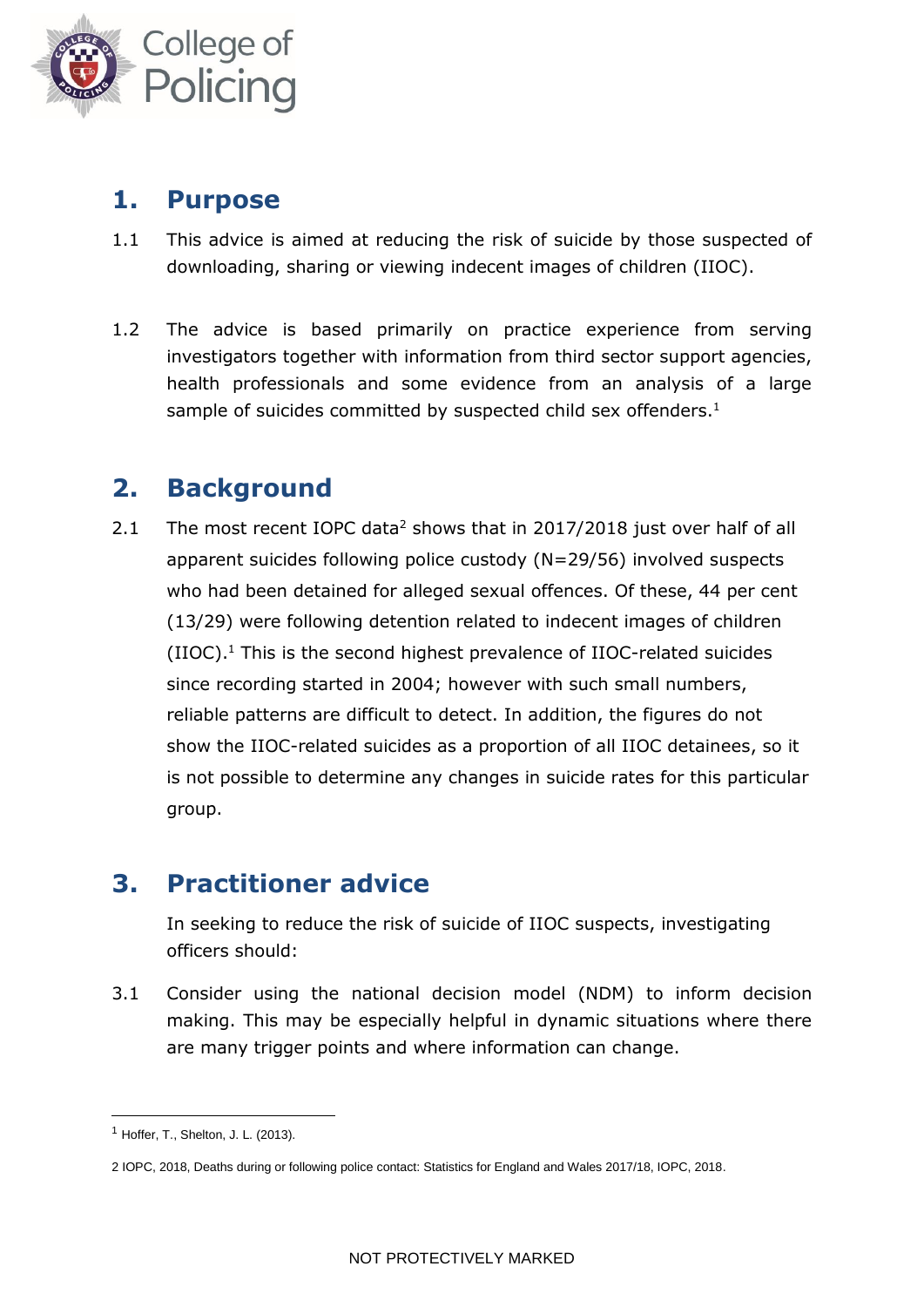

- 3.2 Consider all child sexual exploitation and abuse (CSEA) and IIOC offenders as potentially vulnerable and at risk of suicide. Avoid adopting stereotypical views about those who may be at risk. The following list describes features that were commonly found in Operation Notarise suspects who committed suicide:
	- White males.
	- Between 40 and 60 years of age.
	- Married or residing with a female partner (presumed heterosexual).
	- Father or grandfather to their own children or step-children.
	- No previous contact with LE as a suspect or from criminality.
	- Employed/volunteering in a position of trust/notifiable occupation.
	- Suffering from mental health issues.
	- Previous suicide attempts.
	- Preference for prepubescent children.
	- High profile individuals and/or those likely to be exposed in the media or community, and lose their anonymity following arrest or conviction.
	- Little or no protective support networks.
	- Likely significant impact of arrest on reputation.
- 3.3 Carry out a [suicide risk assessment](https://www.app.college.police.uk/app-content/detention-and-custody-2/risk-assessment/#top) (also see [APP on mental health\)](https://www.app.college.police.uk/app-content/mental-health/mental-vulnerability-and-illness/) and appropriate risk management planning at the earliest opportunity in every IIOC investigation (ideally before the suspect is aware of the investigation).

Some evidence suggests that suspects may attempt suicide quite soon after becoming aware of the investigation. Analysis of 106 suicides of suspected child sex offenders shows that a significant minority (26 per cent) killed themselves within 48 hours of becoming aware of the investigation. 3

- 3.4 Record the steps taken to identify suicide risks and control measures, either in a stand-alone document and/or in an investigator's policy log. This will ensure there is a clear audit trail of the measures taken.
- 3.5 Risk of suicide is dynamic, and can change in response to events. Ensure the risk assessment is reviewed, particularly at times of potential trigger

<sup>1</sup> <sup>3</sup> Hoffer, T., Shelton, J. L. (2013).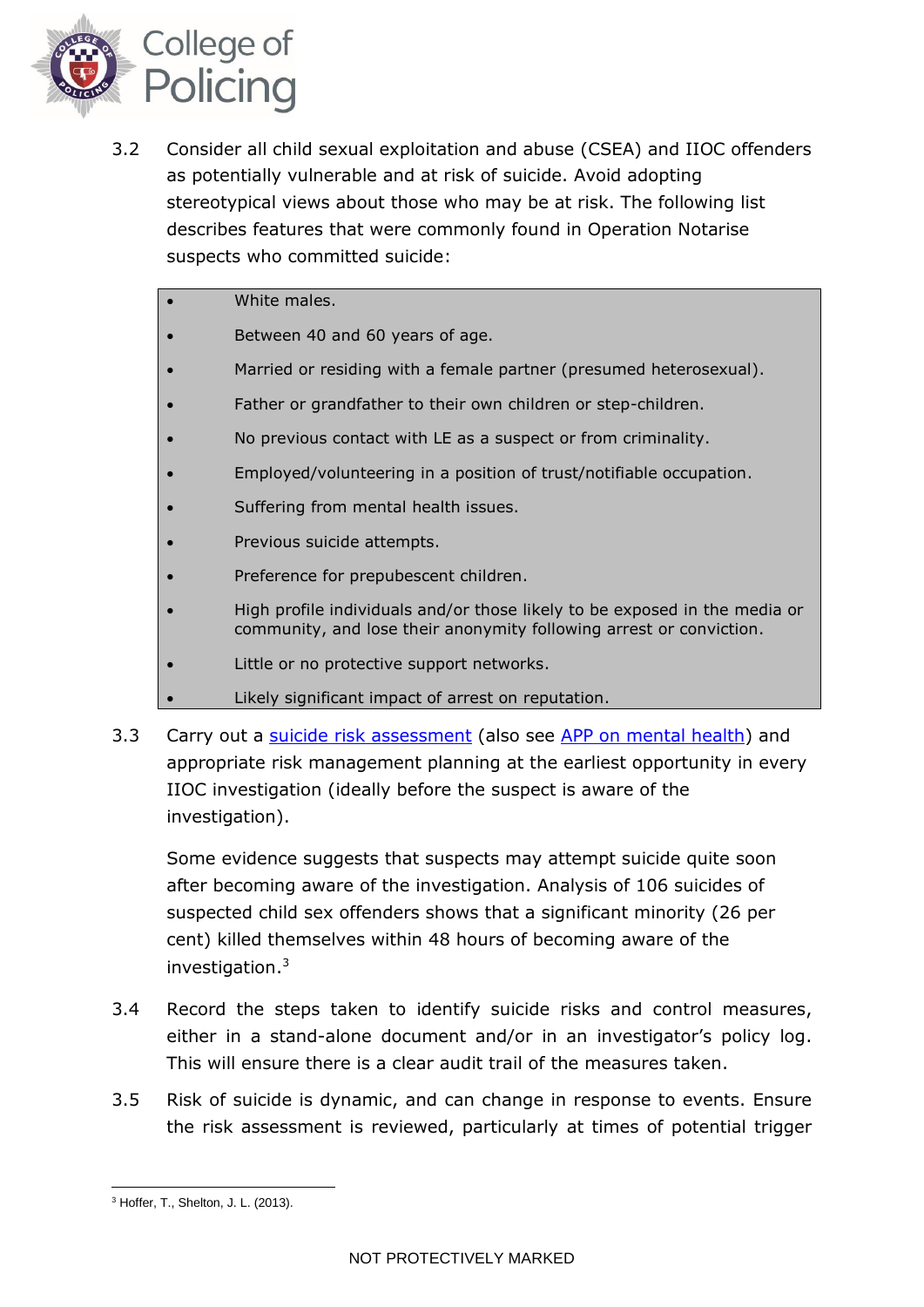

events such as returning on bail, times of adverse media reporting, or court appearances.

- 3.6 Where an individual is identified as a possible suicide risk, ensure referral to specialist medical and/or counselling support as soon as possible. A list of specialist support agencies is included in Appendix C.
- 3.7 If a suspect is detained, ensure that the custody officer is made aware of the suicide risk assessment and management plan, and of any medical or other specialist support this is required, such as NHS Liaison & Diversion teams and/or police custody healthcare professionals.
- 3.8 Consider encouraging suspects to confide in their own network of close family members for support.
- 3.9 If a suspect's phone has been seized as part of the investigation this may reduce access to their support networks. Consider providing suspects with a basic non-internet enabled mobile phone, preloaded with key numbers and contacts (such as family members and close friends, the Lucy Faithfull Foundation, the Samaritans, their GP, etc.) This phone could be provided on a loan basis with an agreed date for return while a replacement is arranged. The return of the phone may also provide an opportunity to review their welfare.
- 3.10 Remember that families themselves may also require help and support to cope with the arrest of a family member for IIOC. Investigating officers may point family members to sources of support. Appendix C provides details of support organisations.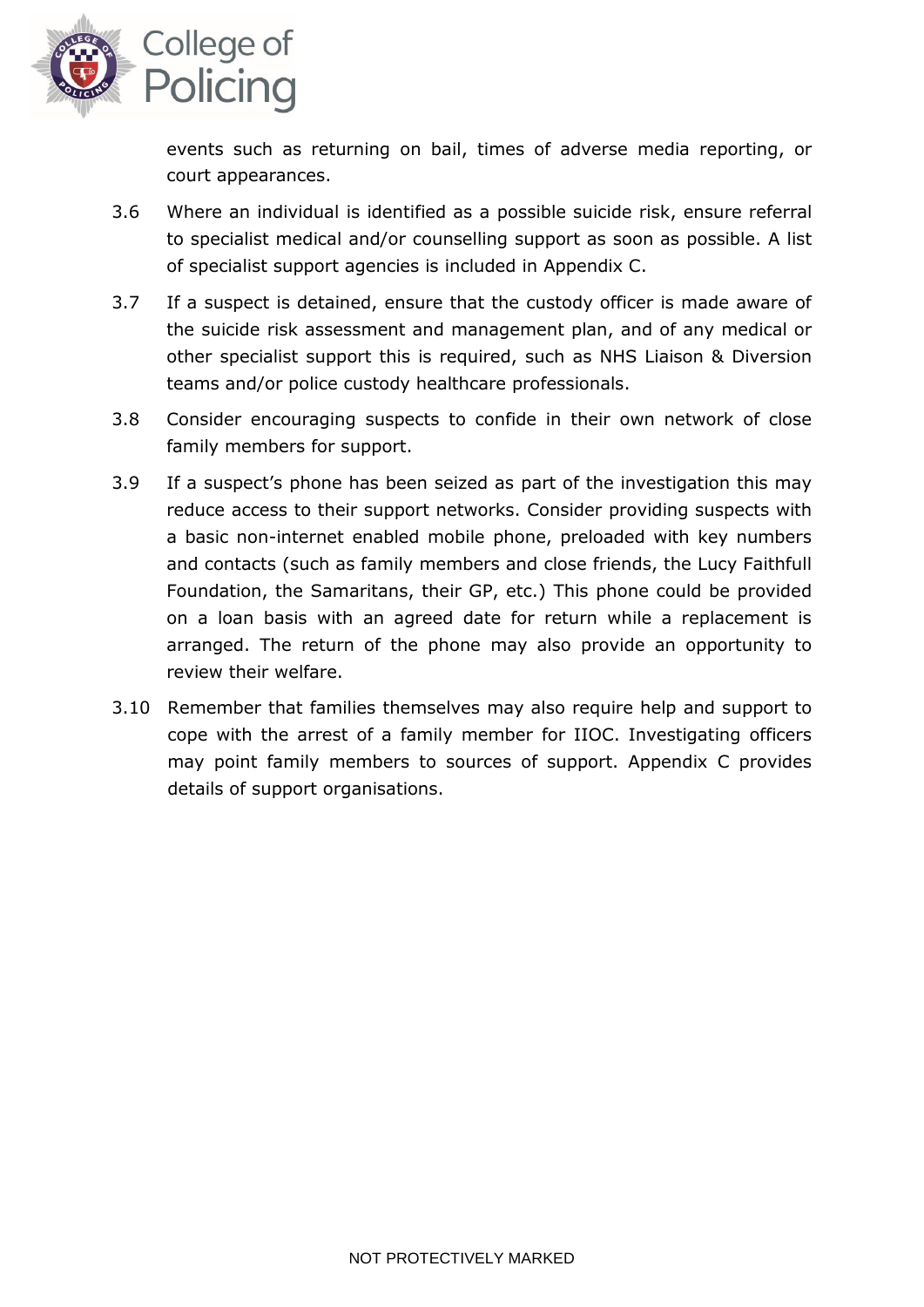

## **4. Data collection**

- 4.1 Police forces are required to refer to the Independent Office of Police Conduct for any apparent suicides that occur within two days of a person being released from police custody, or where the time spent in custody may have been relevant to their subsequent death. Police may not always get notified of apparent suicides that occur after time spent in custody, as the link may not always be obvious (eg, in a deliberate vehicle collision).
- 4.2 The question of 'cause of death' is a coronial matter. The NPCC has adopted the 'Ovenstone criteria' as the mechanism through which an apparent suicide is consistently identified/classified (see Appendix B).
- 4.3 Details of all apparent suicides and attempts by persons suspected of IIOC-related offences should be flagged to, and recorded by, the host force or agency.

### References and further reading

College of Policing APP on mental health: https://www.app.college.police.uk/app-content/mental-health/suicide-andbereavement-response/#risk-factors-for-suicide

Grassroots suicide prevention: <http://www.prevent-suicide.org.uk/>

Hoffer, T. & Shelton, J. L. (2013) Suicide Among Child Sex Offenders. Springer-Verlag: New York.

Hoffer, T., Shelton, J. L. & Joyner, C. (2012) Operational Safety Considerations While Investigating Child Sex Offenders: A Handbook for Law Enforcement, Vol 1. FBI's Behavioural Analysis Unit III, Crimes Against Children.

IOPC. (2018). Deaths during or following police contact: Statistics for England and Wales 2017/18.

Key, R., Underwood, A., Farnham, F., Lawrenson, J., Hawton, K., Marzano, L., Kothari, R. & Cresswell, L. (2017) Managing Perpetrators of Child Sexual Exploitation and Indecent Images of Children (IIOC): Understanding Risk of Suicide. Report for the National Chief's Police Council (NPCC).

NCA. (2014). Op Notarise suicide risk management guidance.

Staying alive: [http://www.crisiscareconcordat.org.uk/inspiration/staying-alive](http://www.crisiscareconcordat.org.uk/inspiration/staying-alive-grassroots-suicide-prevention-app/)[grassroots-suicide-prevention-app/](http://www.crisiscareconcordat.org.uk/inspiration/staying-alive-grassroots-suicide-prevention-app/)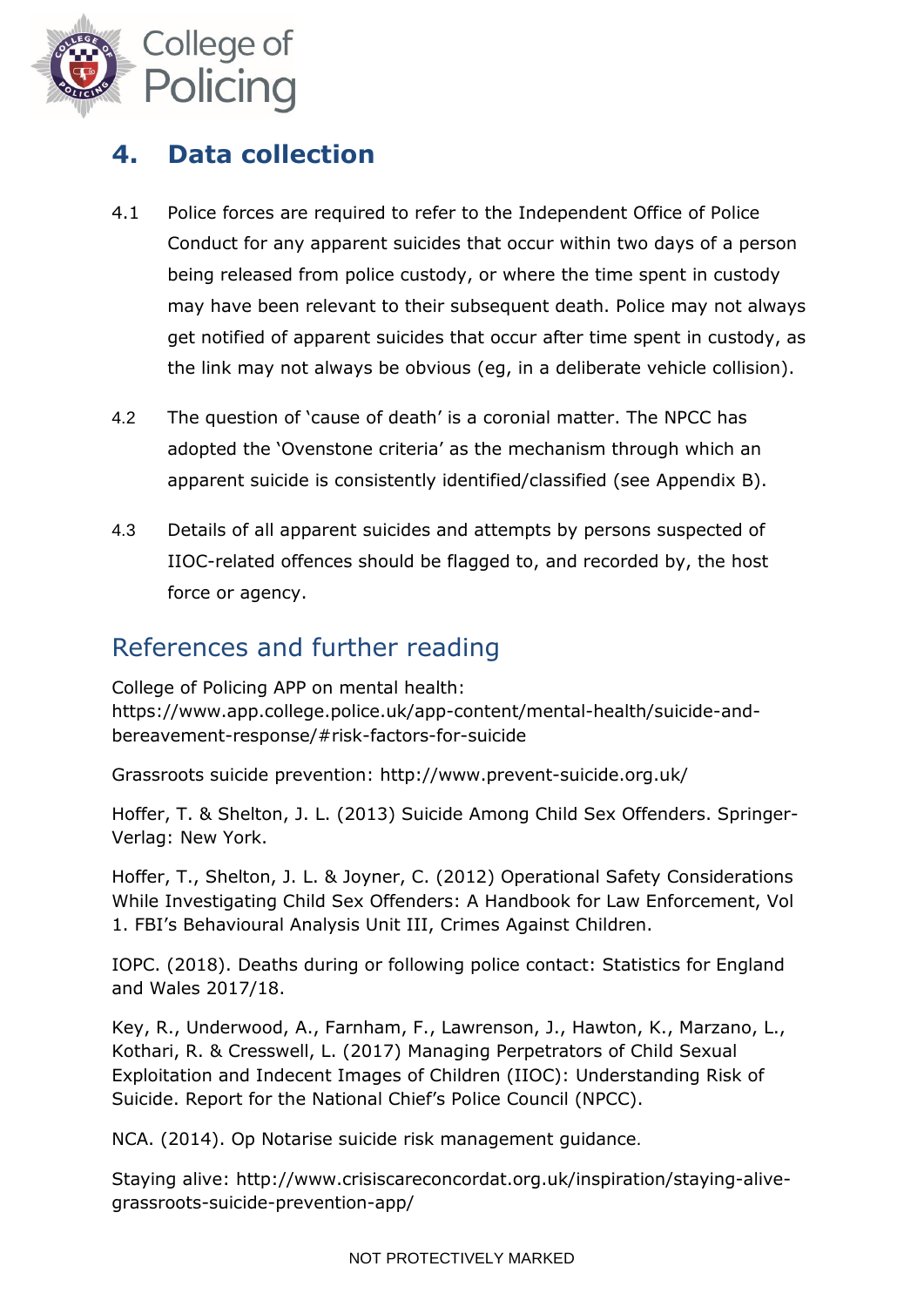

## **APPENDIX A – Suicide Risk Management Plan**

| $\mathbf{1}$   | General risk factors considered and overall assessment of likely risk of suicide.                                                                                                                                                                  |  |  |  |
|----------------|----------------------------------------------------------------------------------------------------------------------------------------------------------------------------------------------------------------------------------------------------|--|--|--|
| $\overline{2}$ | Intelligence checks completed to indicate potential risk, for example:                                                                                                                                                                             |  |  |  |
|                | Known attempts of suicide or self-harming.<br>(1)                                                                                                                                                                                                  |  |  |  |
|                | PNC/PND warnings of note.<br>(2)                                                                                                                                                                                                                   |  |  |  |
|                | If subject holds a firearms licence or has access to any lethal weapons.<br>(3)                                                                                                                                                                    |  |  |  |
| س              | Dates/times of potential trigger points, such as search, arrest, return on bail, charge, etc.                                                                                                                                                      |  |  |  |
| $\overline{4}$ | Specific risks identified and mitigation plan for officers during intervention phase from spontaneous suicidal acts (eg, plans to manage violent attempts at<br>suicide/self-harm and ensuring no ready access to lethal weapons/dangerous items). |  |  |  |
| $\overline{5}$ | Requests made for support in advance of intervention, eg, contact with local NHS Liaison & Diversion service or other qualified healthcare professional for                                                                                        |  |  |  |
|                | assistance with R.A. process and support provision (with consideration of 'out of hours' availability, eg, evenings, weekends and public holidays).                                                                                                |  |  |  |
| 6              | Measures taken to avoid publicity regarding intervention (eg, arrest and detention) of subject.                                                                                                                                                    |  |  |  |
| $\overline{7}$ | Details of welfare support available for subject's spouse/partner and close family members (eg, leaflets from the Lucy Faithfull Foundation or other local support<br>agencies).                                                                   |  |  |  |
| 8              | Contingencies if subject cannot be immediately located, for example:                                                                                                                                                                               |  |  |  |
|                | Arrangements to expedite locating.<br>(1)                                                                                                                                                                                                          |  |  |  |
|                | Details of officer in charge (O.I.C.) made available (eg, message left at last known address).<br>(2)                                                                                                                                              |  |  |  |
|                | Assessment to determine if likely to go missing to avoid capture and/or if likely to consider harming themselves.<br>(3)                                                                                                                           |  |  |  |
|                | Markers on intelligence systems (ie, PNC/PND) signposting or indicating concerns for welfare.<br>(4)                                                                                                                                               |  |  |  |
| $\overline{9}$ | Identified risks brought to the attention of the custody officer or prison authorities if remanded in custody (eg, 'self-harm warning forms', also known as prisoner<br>escort records (PERs) that accompany detainee escorts).                    |  |  |  |
| 10             | Consideration of option for charging and remanding in custody (eg, for own safety) and management of any added risks posed by granting precharge bail or if<br>'released under investigation'.                                                     |  |  |  |
| 11             | Arrangements to signpost subject to relevant support agencies (eg, the Lucy Faithfull Foundation or the Samaritans).                                                                                                                               |  |  |  |
| 13             | Assessment of subject's personal support network or other points of support (eq, GP, spouse, family or close friends).                                                                                                                             |  |  |  |
| 14             | Assessment of subject's essential communication devices if seized during investigation (eq, provision of loaned mobile phone).                                                                                                                     |  |  |  |
| 15             | Plan for identification of support, and review at key flashpoints (eg, immediately following release from custody and for the first 48 hours; bail reviews, charging,<br>court appearances and media releases).                                    |  |  |  |
| 16             | Arrangements for submission of appropriate intelligence notification and safety plan regarding potential vulnerability of subject in the locality in which they reside.                                                                            |  |  |  |
| 19             | Arrangements for review of the suicide risk management plan and the person with responsibility.                                                                                                                                                    |  |  |  |
| 20             | Miscellaneous considerations (eg, any link to investigator's policy log).                                                                                                                                                                          |  |  |  |
|                | SIGNED & DATED:                                                                                                                                                                                                                                    |  |  |  |
|                |                                                                                                                                                                                                                                                    |  |  |  |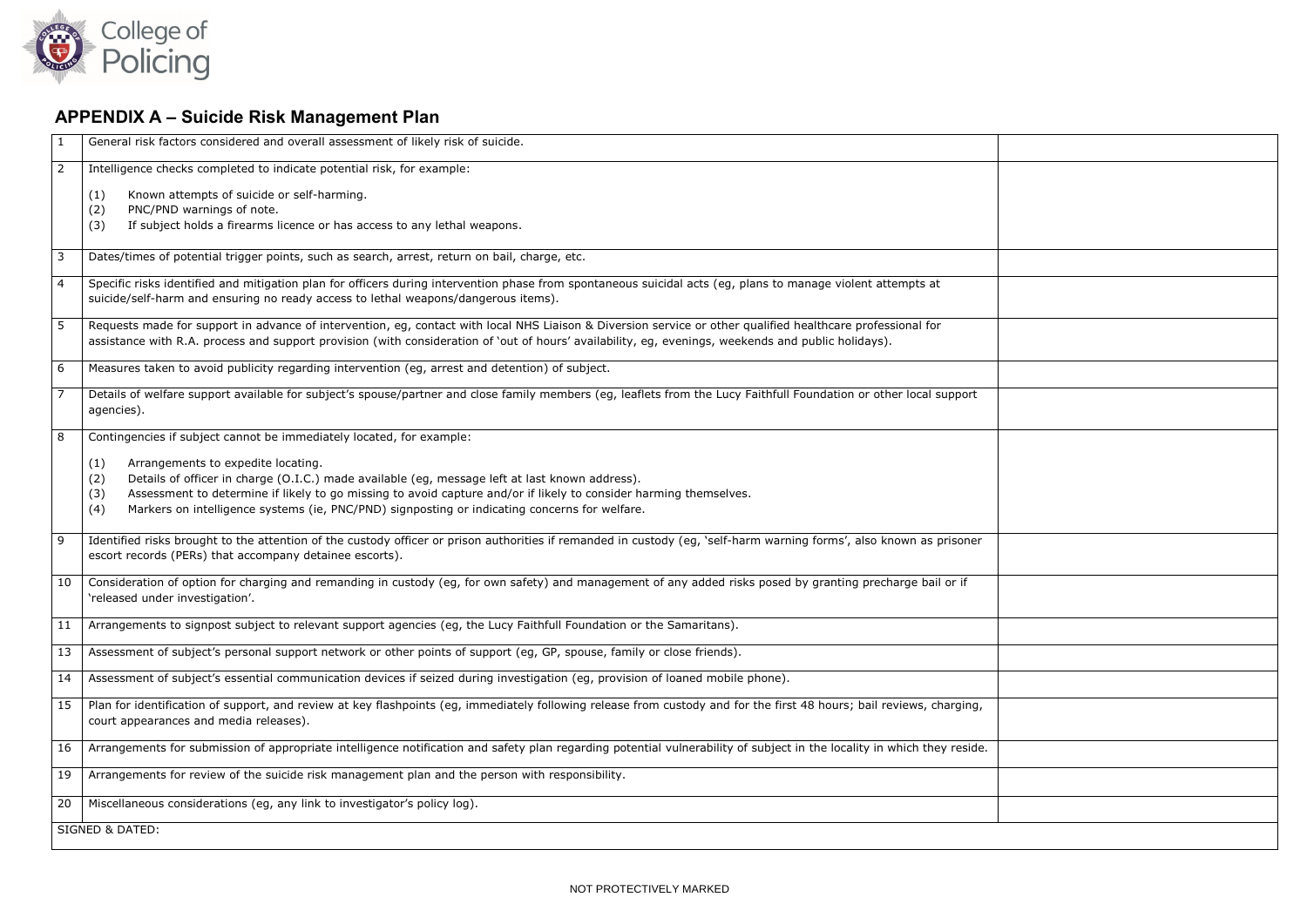

## **APPENDIX B – Ovenstone criteria**

#### **(Recording suspected suicide and attempted suicide)**

#### **1. Ovenstone criteria**

Doctor Irene Ovenstone introduced a set of criteria in 1973 which she used to make judgements as to whether a death was more likely to have been suicide than not.

Each of the following, on its own, can be treated as sufficient evidence of suspected suicide (unless**,** of course, there is positive evidence that the fatality was accidental or homicide):

#### **Direct evidence**

- Presence of a suicide note.
- Prior statement of suicidal intent.
- Behaviour demonstrated suicidal intent (eg. selecting lethal means).

#### **Indirect evidence**

- Previous suicide attempts.
- Marked emotional reaction to a recent stress situation.
- Failure to adapt to a more remote stress that may be characterised by depression or withdrawal, and may include resorting to alcohol or drugs (where no such behaviour existed previously) or increased intake.

#### **General considerations**

The following are conditions which, by themselves, should not be used to determine a suspected suicide:

- Alcoholism or drug addiction.
- Being under the influence of alcohol/drugs at the time of the event.
- Mental illness (unless suicidal related).
- Incurable disease.

Location may also be a relevant factor (eg, if there is no logical good reason for the person being there).